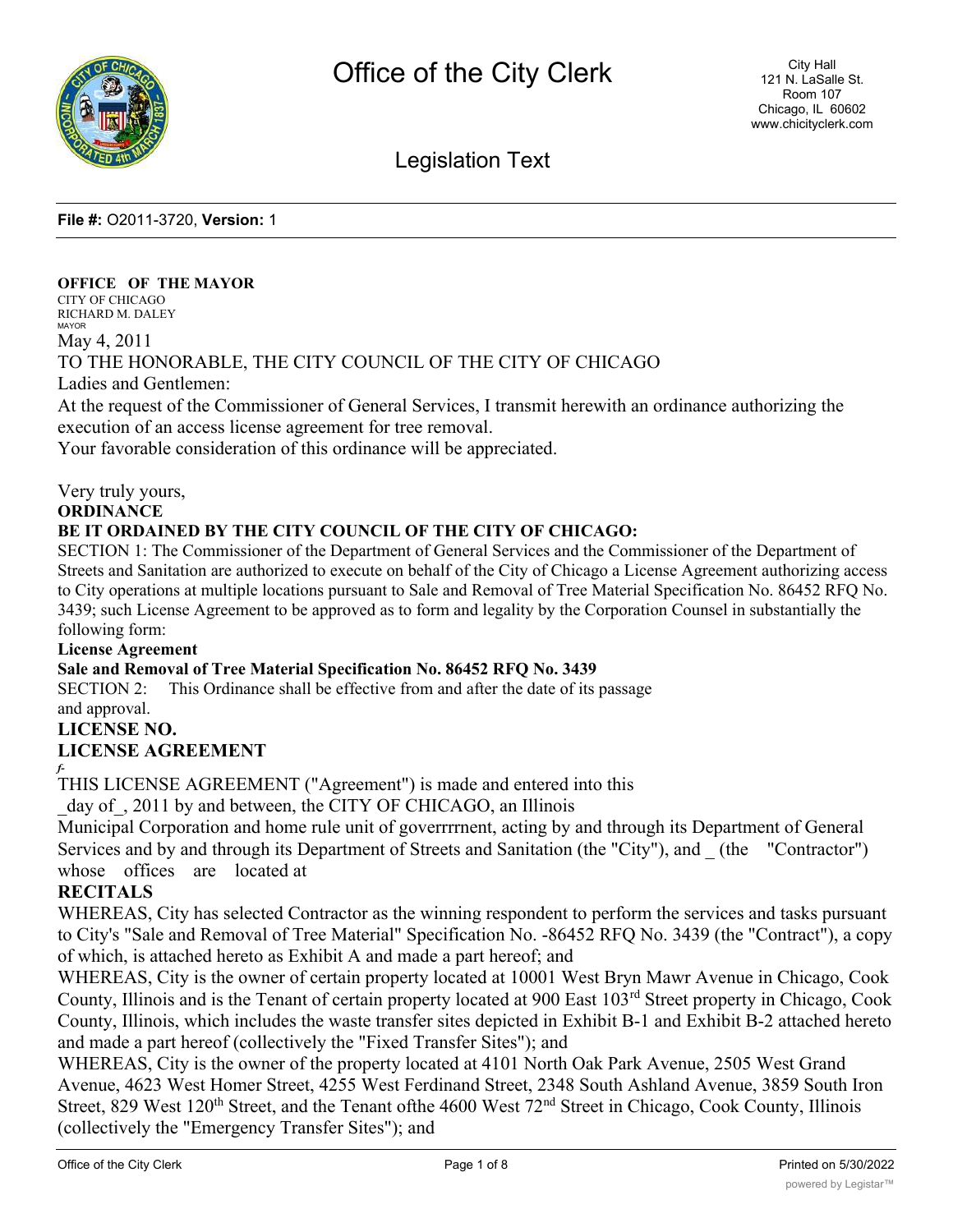WHEREAS, Contractor requires access the Fixed Transfer Sites on a recurring basis and access to the Emergency Transfer Sites on an as-needed basis, as determined by City's Department of Streets and Sanitation ("DSS"), in order perform the services and tasks pursuant to the Contract; and

WHEREAS, pursuant to the Contract, City has agreed to allow Contractor recurring access to the Fixed Transfer Sites and as-needed access to the Emergency Transfer Sites depicted on Exhibit C attached hereto and made a part hereof (collectively the "Premises"); and

NOW THEREFORE, in consideration of the covenants, terms and conditions set forth herein, the Parties hereto agree and covenant as follows:

## **SECTION 1. GRANT**

City hereby provides Contractor with-non-exclusive license and right of access to the Premises for the purpose of performing the services and tasks pursuant to the Contract.

## **SECTION 2. TERM**

**1**

LICENSE NO.

The term of this License Agreement ("Term") shall commence on the execution date ("Commencement Date"), and shall end upon the termination of the Contract.

## **SECTION 3. LICENSE FEE**

3.1 F ee. Contractor shall pay a license fee for access to the Premises in the amount of:.

One Dollar (\$1.00) for the entire term, the receipt and sufficiency of said sum being herewith acknowledged by both parties.

Contractor shall also pay all amounts due under the Contract with respect to the marketing of tree debris material. Contractor shall also bear all other costs of its operations on the Premises in performing the tasks and services under the Contract, including, without limitation, costs of utilities, equipment, security, insurance, hauling and taxes.

## **SECTION 4. USE, ALTERATIONS AND ADDITIONS**

4.1 Shared Use. City agrees to cooperate in the shared use of the Premises with the Contractor, subject to Section 9.14 below, and subject to the terms of the Contract.

4.2 Use of the Premises. Contractor shall not use the Premises in a manner that would violate any Law. Contractor further covenants not to do or suffer any waste or damage, comply in all respects with the laws, ordinances, orders, rules, regulations, and requirements of all federal, state and municipal governmental departments which may be applicable to the Premises or to the use or manner of use of the Premises, disfigurement or injury to any building or improvement on the Premises, or to fixtures and equipment thereof. Any activities on the Premises must be limited to performing the services and tasks pursuant to the Contract. These activities do not include direct or indirect participation or intervention in political campaigns on behalf of or in opposition to any candidate for public office. Contractor shall not use said Premises for political or religious activities. Contractor agrees that in utilizing said Premises that it shall not discriminate against any member of the public because of race, creed, color, sexual orientation, or national origin.

4.3 Alterations and Additions. Contractor may not make any alterations, additions, and improvements to the Premises, or store any other equipment on the Premises other than that directly used in the performance of the tasks and services required under the Contract.

## **SECTION 5. ASSIGNMENT AND LIENS**

5.1 Assignment and Liens. Contractor shall not assign this License Agreement in whole or in part without the prior written consent of City, which shall be in City's sole discretion.

5.2 Contractor's Covenant against Encumbering Title. Contractor shall not do any act which shall in any way encumber the fee simple estates of City in any ofthe Fixed Transfer Sites and/or Emergency Transfer Sites(or the Fixed Transfer Site of the owner of the 900 East 103rd LICENSE NO.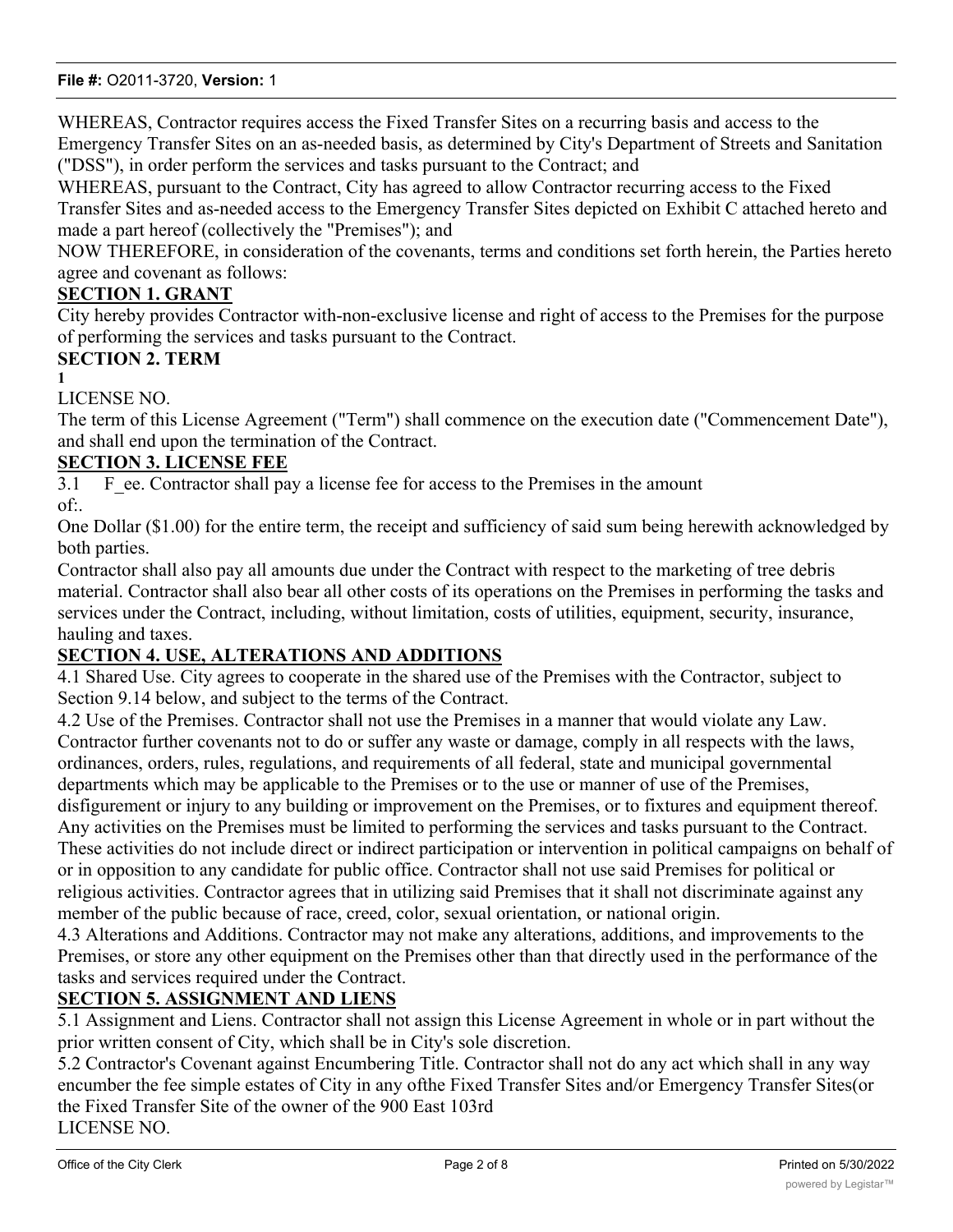Street property) in and to the licensed Premises, nor shall such Premises be in any way subject to any claim by way of lien or encumbrance, whether by operation of law or by virtue of any express or implied contract by Contractor any claim to, or lien upon, any of the Premises arising from any act or omission of Contractor, or its contractors, respective officers, directors, agents, invitees; or employees.

5.3 Contractor's Covenant against Liens. Contractor shall not permit the Premises, in whole or in part, to become subject to any mechanic's, laborer's, or materialmen's liens on account of labor or material furnished to Contractor or claimed to have been furnished to Contractor. In case of any such lien attaching, Contractor shall immediately pay and remove such lien or furnish security or indemnify City in a manner satisfactory to City in its sole discretion to protect City against any defense or expense arising from such lien. Except during any period in which Contractor appeals any judgment or obtains a rehearing of any such lien, or in the event judgment is stayed, Contractor shall immediately pay any judgment rendered against Contractor, with all proper costs and charges, and shall have the lien released and any judgment satisfied. If Contractor fails to pay and remove any lien or contest such lien in accordance herewith, City, at its election, may pay and satisfy same, and all sums so paid by City, with interest from the date of payment at the rate set at 12% per annum provided that such rate shall not be deemed usurious by any Federal, State, or Local Laws.

## **SECTION 6. INSURANCE AND INDEMNIFICATION**

6.1 Insurance. Contractor shall procure and maintain at all times, at Contractor's own expense, during the term of this License Agreement, the insurance coverages and requirements specified in the Contract.

6.2 Indemnification. Contractor shall indemnify, defend, and hold City and the owner of the 900 East 103rd Street Fixed Transfer Site harmless against all liabilities, judgments, amounts paid in settlement, arbitration or mediation awards, costs, damages, and expenses (including reasonable attorney's fees, expenses, and court costs), whether such claim is related to or arises from personal injury or property damage which may be expended by or accrue against, be charged to, or be recovered from Contractor or City or the owner ofthe 900 East 103rd Street Fixed Transfer Site by reason of Contractor's performance of or failure to perform any of Contractor's obligations under this License Agreement or the Contract, or Contractor's negligent acts or failure to act, or resulting from the acts or failure to act of Contractor's contractors, respective officers, directors, agents, invitees, or employees.

## **SECTION 7. CONFLICT OF INTEREST AND GOVERNMENTAL ETHICS**

7.1 Conflict of Interest. No official or employee of the City of Chicago, nor any member of any board, commission or agency of the City of Chicago, shall have any financial interest (as defined in Chapter 2-156 ofvthe Municipal Code), either direct or indirect, in the Premises; nor shall any such official, employee, or member participate in making or in any way attempt to use his/her position to influence any governmental decision or action with respect to this License Agreement by the City.

#### **3** LICENSE NO.

7.2 Duty of Comply with Governmental Ethics Ordinance. City and Contractor shall comply with Chapter 2- 156 of the Municipal Code of Chicago, "Governmental Ethics," including but not limited to section 2-156-120, which states that no payment, gratuity, or offer of employment shall be made in connection with any City of Chicago contract, as an inducement for the award of that contract or order. Any contract or lease negotiated, entered into, or performed in violation of any of the provisions of Chapter 2-156 shall be voidable as to the City.

### **SECTION 8. FAILURE TO REMOVE PERSONS AND PROPERTY**

8.1 Failure to Remove Persons and Property. Failure of Contractor to immediately remove all of Contractor's persons and personal property from the Premises at the end of the Term of this License Agreement shall obligate the Contractor to pay the City a license fee of \$1,000 per day for each day of such holdover use until such time as such removal occurs. During such unauthorized use period, all other provisions of this License Agreement shall remain in full force and effect.

## **SECTION 9. MISCELLANEOUS**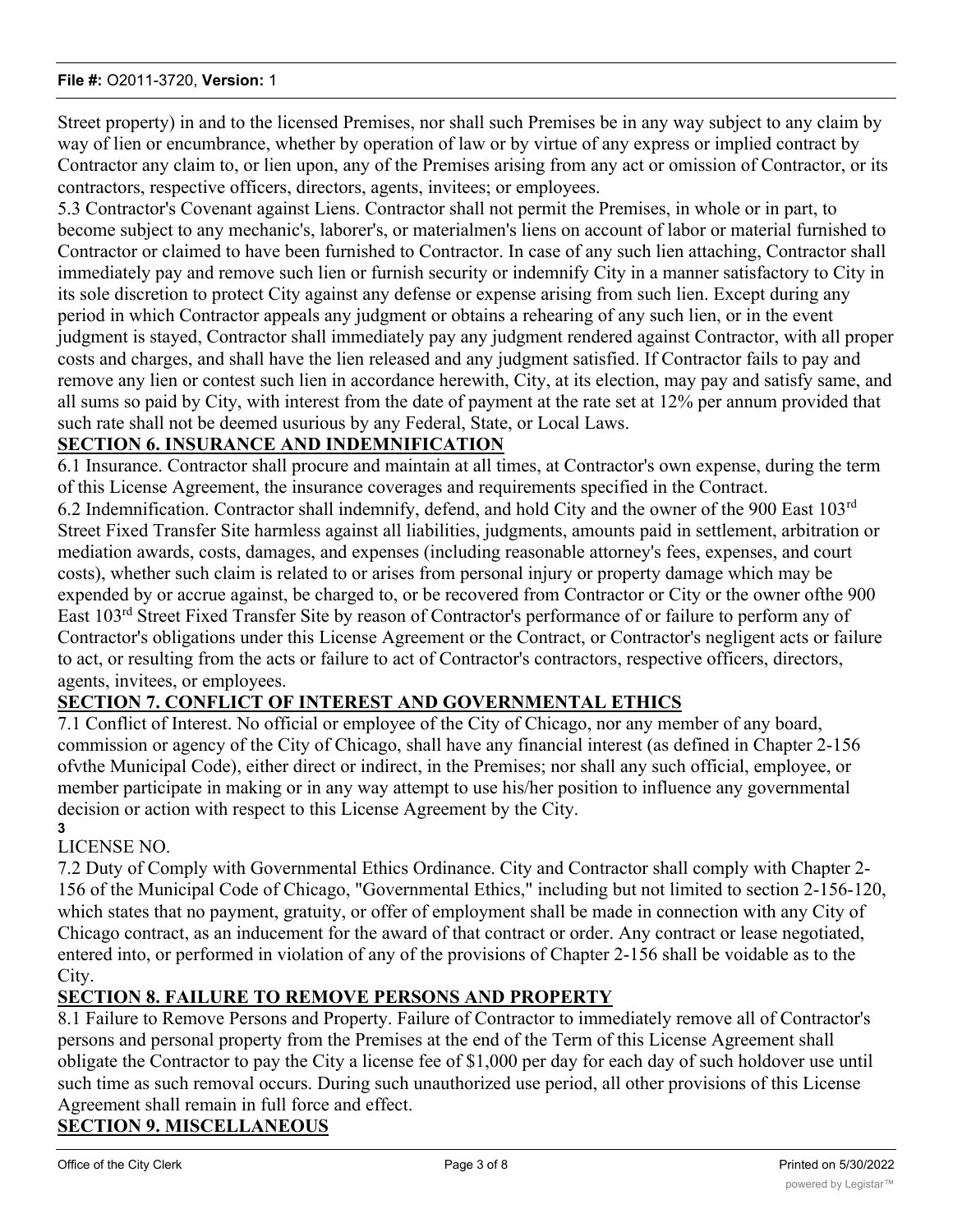9.1 Notice. All notices, demands and requests which may be or are required to be given, demanded or requested by either party to the other shall be in writing. All notices, demands and requests by Contractor to City shall be delivered by national overnight courier or shall be sent by United States registered or certified mail, return receipt requested, postage prepaid addressed to City as follows:

#### $\setminus$ City of Chicago

Department of Streets and Sanitation 121 North LaSalle Street, Room 700 Chicago, Illinois 60602 City of Chicago

Department of General Services Office of Real Estate Management 30 North LaSalle Street, Suite 300 Chicago, Illinois 60602

or at such other place as City may from time to time designate by written notice to Contractor. All notices, demands, and requests by City to Contractor shall be delivered by a national overnight courier or shall be sent by United States registered or certified mail, return receipt requested, postage prepaid, addressed to Contractor as follows:

or at such other place as Contractor may from time to time designate by written notice to City. Any notice, demand or request which shall be served upon Contractor by City, or upon City by

#### **4** LICENSE NO.

Contractor, in the manner aforesaid, shall be deemed to be sufficiently served or given for all purposes hereunder at the time such notice, demand or request shall be mailed.

9.2 Partial Invalidity. If any covenant, condition, provision, term or agreement of this License Agreement shall, to any extent, be held invalid or unenforceable, the remaining covenants, conditions, provisions, terms and agreements of this License Agreement shall not be affected thereby, but each covenant, condition, provision, term or agreement of this License Agreement shall be valid and in force to the fullest extent permitted by law. 9.3 Governing Law. This License Agreement shall be construed and be enforceable in accordance with the laws of the State of Illinois.

9.4 Entire Agreement. All preliminary and contemporaneous negotiations are merged into and incorporated in this License Agreement. This License Agreement contains the entire agreement between the Parties and shall not be modified or amended in any manner except by an instrument in writing executed by the Parties hereto. 9.5 Captions and Section Numbers. The captions and section numbers appearing in this License Agreement are

inserted only as a matter of convenience and in no way define, limit, construe or describe the scope or intent of such sections of this License Agreement nor in any way affect this License Agreement.

9.6 Binding Effect of License Agreement. The covenants, agreements, and obligations contained in this License Agreement shall extend to, bind, and inure to the benefit of the Parties hereto and their legal representatives, heirs, successors, and assigns.

9.7 Time is of the Essence. Time is of the essence of this License Agreement and of each and every provision hereof.

9.8 No Principal/Agent or Partnership Relationship. Nothing contained in this License Agreement shall be deemed or Construed by the Parties hereto nor by any third party as creating the relationship of principal and agent or of partnership or of joint venture between the Parties hereto.

9.9 Authorization to Execute License Agreement. The Parties executing this'License Agreement hereby represent and warrant that they are duly authorized and acting representatives of City and Contractor respectively and that by their execution of this License Agreement, it became the binding obligation of City and Contractor respectively, subject to no contingencies or conditions except as specifically provided herein. 9.10 Termination of License Agreement. This License Agreement shall terminate upon the termination of the Contract. Such termination shall be without prepayment or penalties.

9.11 Force Majeure. When a period of time is provided in this License Agreement for either party to do or perform any act or thing, the party shall not be liable or responsible for any delays due to strikes, lockouts,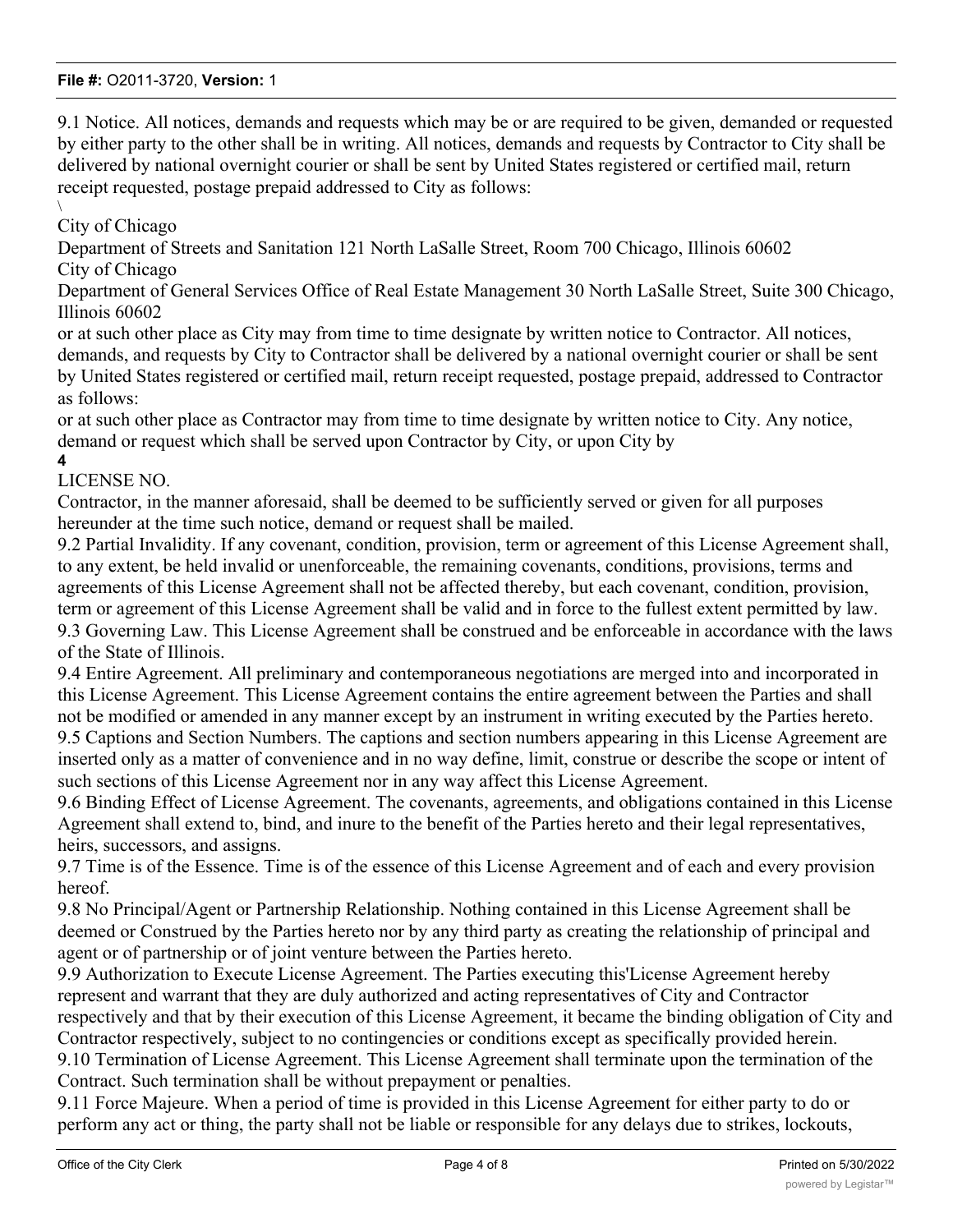casualties, acts of God, wars, acts of terrorism, governmental

#### **5**

## LICENSE NO.

regulation or control, and other causes beyond the reasonable control of the party, and in any such event the time period shall be extended for the amount of time the party is so delayed.

9.12 Amendments. From time to time, the parties hereto may amend this License Agreement with respect to any provisions reasonably related to Contractor's use of the Premises and/or City's administration of said License Agreement including, but not limited to, additional future Fixed Transfer Sites and/or Emergency Transfer Sites. Provided, however, that such Amendment(s) shall not serve to extend the term hereof nor serve to otherwise materially alter the essential provisions contained herein. Such Amendment(s) shall be in writing, shall establish the factual background necessitating such alteration, shall set forth the terms and conditions of such modification, and shall be duly executed by both City and Contractor. Such Amendment(s) shall only take effect upon execution by both parties. Upon execution, such Amendment(s) shall become a part of this License Agreement and all other provisions of this License Agreement shall otherwise remain in full force and effect.<sup>7</sup> 9.13 Primacy of Contract. Where any of the provisions of this License Agreement shall conflict with the Contract, the Contract shall control.

9.14 City Use Paramount. The parties acknowledge that the most important use of the Premises is for City operations as determined by City. Contractor shall refrain from undertaking any activities that interfere with City's primary use of the Premises.

## **SECTION 10. ADDITIONAL RESPONSIBILITIES OF CONTRACTOR**

10.1 Satisfaction with Condition. Contractor agrees that Contractor has inspected the Premises and all related areas and grounds and that Contractor is satisfied with the physical condition thereof.

10.2 Repairs for Contractor Negligence, Vandalism, or Misuse. Contractor shall assume responsibility for any repairs to all of or any portion of any of the Premises necessitated by the negligence, intentional acts or failure to act, vandalism, misuse, theft, or other acts on any portion of any of the Premises by Contractor's employees, clients, invitees, agents, or contractors, or by unauthorized persons.

10.3 Security. Contractor acknowledges that City shall have no security obligations relative to Contractor's use of the Premises. Contractor shall be responsible for properly securing Contractor's equipment and supplies. 10.4 No Alcoholic Beverages. Contractor agrees that no alcoholic beverages of any kind or nature shall be sold, given away, or consumed on the Premises by Contractor or Contractor's employees, agents, or consultants. 10.5 Illegal Activity. Contractor, or any of its agents or employees, shall not perform or permit any practice that is injurious to the Premises or unreasonably disturbs other Contractors, is illegal, or increases the rate of insurance on the Premises.

6

## LICENSE NO.

10.6 Hazardous Materials. Contractor shall keep out of the Premises any materials which cause a fire hazard or safety hazard and shall comply with reasonable requirements of City's fire insurance carrier; not destroy, deface, damage, impair, nor remove any part of the Premises or facilities, equipment or appurtenances thereto. 10.7 Permits. For any activity which Contractor desires to conduct on any of the Premises in which a license or permit is required, said license or permit must be obtained by Contractor prior to using the respective Premises for such activity. The City of Chicago, Department of Streets and Sanitation and Department of General Services, must be notified of any such license or permit..

10.8 Condition at Termination. Upon the termination of this License Agreement, Contractor shall remove all equipment and/or materials placed on all of the Premises by Contractor or anyone acting by or under Contractor. Said removal shall be without cost to City.

10.9 No Other Rights. This Agreement does not give Contractor any other right with respect to the Premises. Any rights not specifically granted to Contractor by and through this document are reserved exclusively to City. Execution of this agreement does not obligate City in any manner and City shall not undertake any additional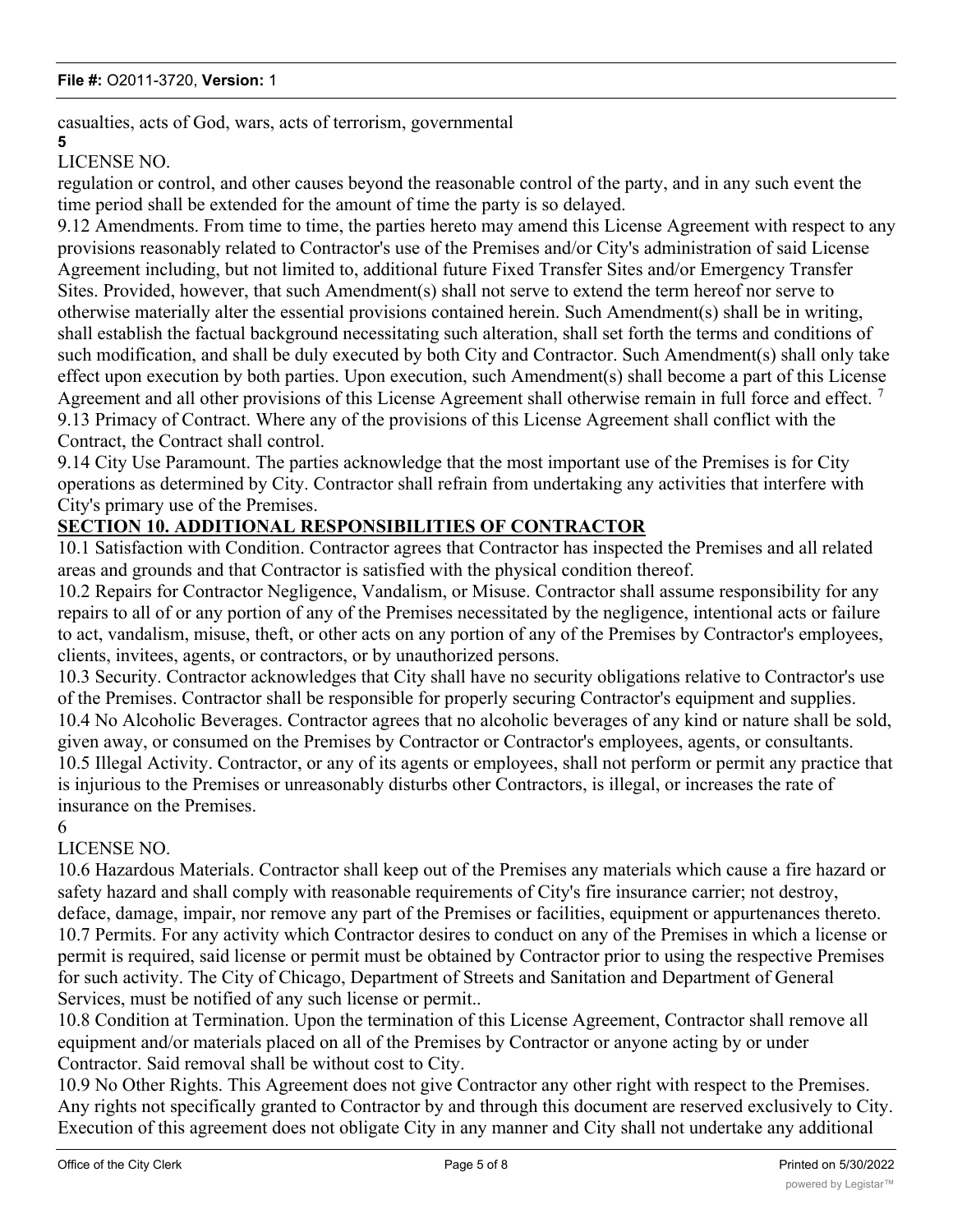## duties or services at City's sole discretion.

## **SECTION 11. CONTRACTOR DISCLOSURES AND REPRESENTATIONS**

11.1 Business Relationships. Contractor acknowledges (A) receipt of a copy of Section 2-156-030 (b) of the Municipal Code of Chicago, (B) that it has read such provision and understands that pursuant to such Section 2- 156-030 (b) it is illegal for any elected official of the City, or any person acting at the direction of such official, to contact, either orally or in writing, any other City official or employee with respect to any matter involving any person with whom the elected City official or employee has a "Business Relationship" (as defined in Section 2-156-080 of the Municipal Code of Chicago), or to participate in any discussion in any City Council committee hearing or in any City Council meeting or to vote on any matter involving the person with whom an elected official has a Business Relationship, and (C) notwithstanding anything to the contrary contained in this Agreement, that a violation of Section 2-156-030 (b) by an elected official, or any person acting at the direction of such official, with respect to any transaction contemplated by this Agreement shall be grounds for termination of this Agreement and the transactions contemplated hereby. Contractor hereby represents and warrants that no violation of Section 2-156-030 (b) has occurred with respect to this License Agreement or the transactions contemplated hereby.

11.2<sup>1</sup> Patriot Act Certification. Contractor represents and warrants that neither Contractor nor any Affiliate thereof (as defined in the next paragraph) is listed on any of the following lists maintained by the Office of Foreign Assets Control of the U.S. Department of the Treasury, the Bureau of Industry and Security of the U.S. Department of Commerce or their successors, or on any other list of persons or entities with which the City may not do business under any applicable law, rule, regulation, order or judgment, the Specially Designated Nationals List, the Denied Persons List, the Unverified List, the Entity List and the Debarred List. **7**

## LICENSE NO.

As used in the above paragraph, an "Affiliate" shall be deemed to be a person or entity related to Contractor that, directly or indirectly, through one or more intermediaries, controls, is controlled by or is under common control with Contractor, and a person or entity shall be deemed to be controlled by another person or entity, if controlled in any manner whatsoever that results in control in fact by that other person or entity (or that other person or entity and any persons or entities with whom that other person or entity is acting jointly or in concert), whether directly or indirectly and whether through share ownership, a trust, a contract or otherwise. 11.3 Prohibition on Certain Contributions-Mayoral Executive Order No. 05-1. Contractor agrees that Contractor, any person or entity who directly or indirectly has an ownership or beneficial interest in Contractor of more than 7.5 percent ("Owners"), spouses and domestic partners of such Owners, Contractor's contractors (i.e., any person or entity in direct contractual privity with Contractor regarding the subject matter of this Agreement) ("Contractors"), any person or entity who directly or indirectly has an ownership or beneficial interest in any Contractor of more than 7.5 percent ("Sub-owners") and spouses and domestic partners of such Sub-owners (Contractor and all the other preceding classes of persons and-entities are together, the "Identified Parties"), shall not make a contribution of any amount to the Mayor of the City of Chicago (the "Mayor") or to his political fundraising committee (i) after execution of this Agreement by Contractor, (ii) while this Agreement or any Other Contract is executory, (iii) during the term of this Agreement or any Other Contract between Contractor and the City, or (iv) during any period while an extension of this Agreement or any Other Contract is being sought or negotiated.

Contractor represents and warrants that from the date the City approached the Contractor or the date Contractor approached the City, as applicable, regarding the formulation of this Agreement, no Identified Parties have made a contribution of any amount to the Mayor or to his political fundraising committee.

Contractor agrees that it shall not: (a) coerce, compel or intimidate its employees to make a contribution of any amount to the Mayor or to the Mayor's political fundraising committee; (b) reimburse its employees for a contribution of any amount made to the Mayor or to the Mayor's political fundraising committee; or (c) bundle or solicit others to bundle contributions to the Mayor or to his political fundraising committee.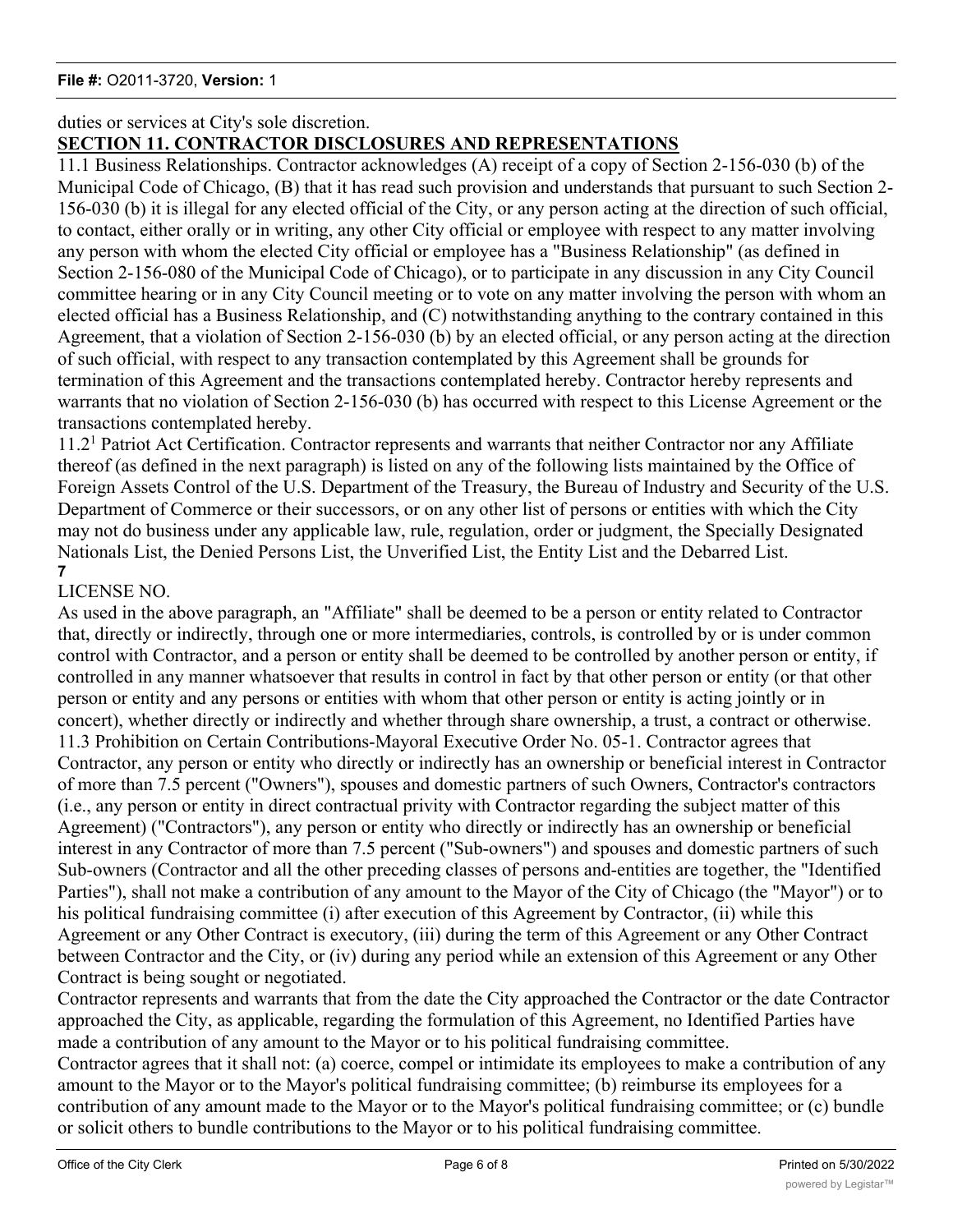Contractor agrees that the Identified Parties must not engage in any conduct whatsoever designed to intentionally violate this provision or Mayoral Executive Order No. 05-1 or to entice, direct or solicit others to intentionally violate this provision or Mayoral Executive Order No. 05-1.

Contractor agrees that a violation of, non-compliance with, misrepresentation with respect to, or breach of any covenant or warranty under this provision or violation of Mayoral Executive Order No. 05-1 constitutes a breach and default under this Agreement, and under any Other Contract for which no opportunity to cure will be granted, unless the City, in its sole discretion, elects to grant such an opportunity to cure. Such breach and default entitles the City to all remedies (including, without limitation, termination for default) under this Agreement, under any Other Contract, at law and in equity. This provision amends any Other Contract and supersedes any inconsistent provision contained therein.

I 8

#### i LICENSE NO.

If Contractor intentionally violates this provision or Mayoral Executive Order No. 05-1 prior to the closing of this Agreement, the City may elect to decline to close the transaction contemplated by this Agreement. For purposes of this provision:

"Bundle" means to collect contributions from more than one source which are then delivered by one person to the Mayor or to his political fundraising committee.

"Other Contract" means any other agreement with the City of Chicago to which Contractor is a party that is (i) formed under the authority of chapter 2-92 of the Municipal Code of Chicago; (ii) entered into for the purchase or lease of real or personal property; or (iii) for materials, supplies, equipment or services which are approved or authorized by the City Council of the City of Chicago.

"Contribution" means a "political contribution" as defined in Chapter 2-156 of the Municipal Code of Chicago, as amended.

Individuals are "Domestic Partners" if they satisfy the following criteria:

(A) they are each other's sole domestic partner, responsible for each other's common welfare; and

(B) neither party is married; and

(C) the partners are not related by blood closer than would bar marriage in the State of Illinois; and

(D) each partner is at least 18 years of age, and the partners are the same sex, and the partners reside at the same residence; and

(E) two of the following four conditions exist for the partners:

- 1. The partners have been residing together for at least 12 months.
- 2. The partners have common or joint ownership of a residence.

3. The partners have at least two of the following arrangements:

a. joint ownership of a motor vehicle;

*b. a joint credit account; <sup>1</sup>*

c. a joint checking account;

d. a lease for a residence identifying both domestic partners as Contractors.

4. Each partner identifies the other partner as a primary beneficiary in a will.

"Political fundraising committee" means a "political fundraising committee" as defined in Chapter 2-156 of the Municipal Code of Chicago, as amended.

#### $\mathbf{Q}$

## LICENSE NO.

11.4 Waste Ordinance Provisions. In accordance with Section 11-4-1600(e) of the Municipal Code of Chicago, Contractor warrants and represents that it, and to the best of its knowledge, its contractors and subcontractors, have not violated and are not in violation of any provisions of Section 7-28 or Section 11-4 of the Municipal Code (the "Waste Sections"). During the period while this Agreement is executory, Contractor's, any general contractor's or any subcontractor's violation of the Waste Sections, whether or not relating to the performance of